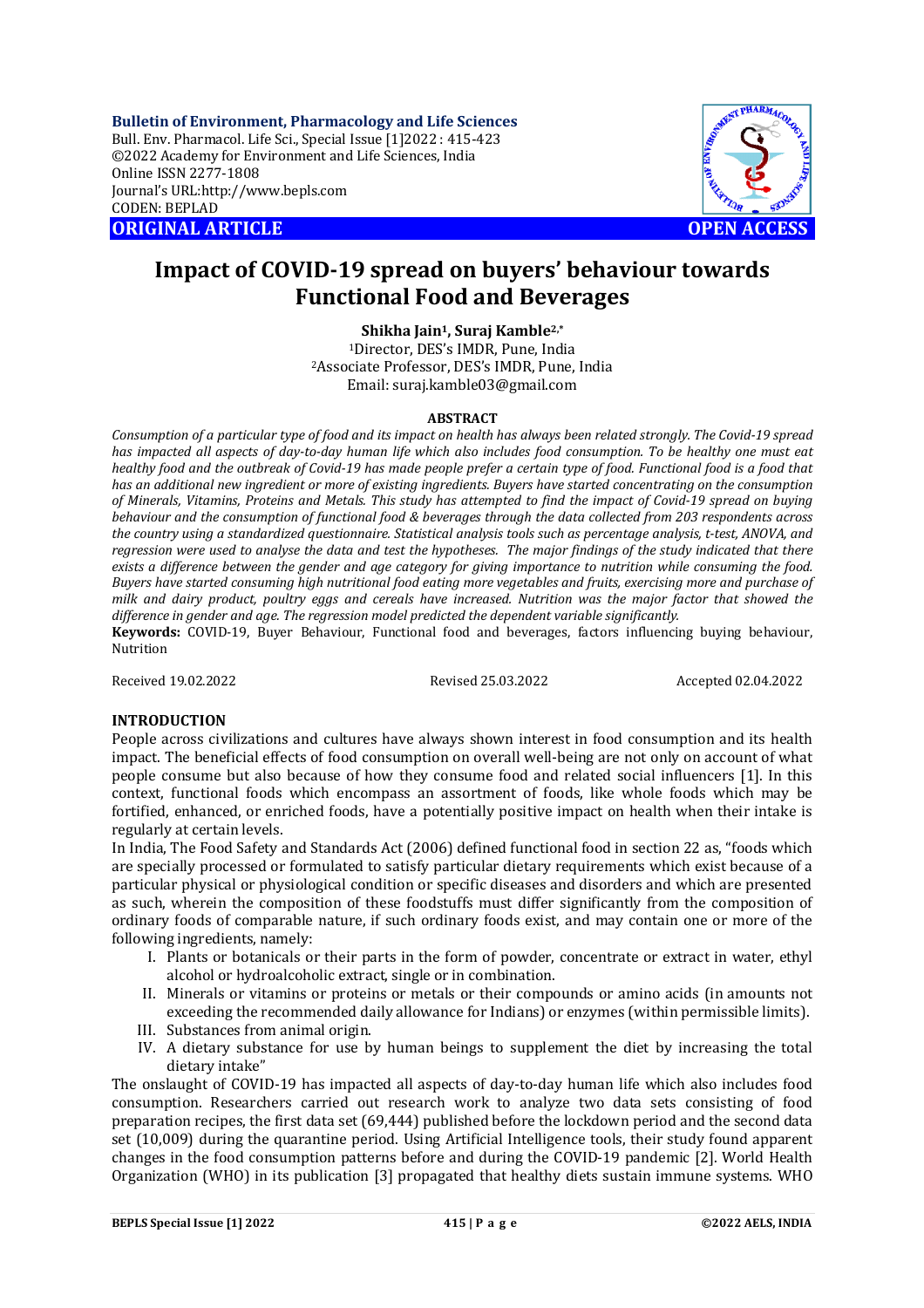further added that a healthy diet was crucial during the COVID-19 pandemic and food consumption had an important bearing on the body's capability to avert, fight and recuperate from infections?

Research work done over many years provided numerous and diverse viewpoints on consumers' preference of functional foods and acceptance of consequent health benefits. The outcomes of these studies helped functional food providers, marketers, and policymakers. The next section documented beliefs about the consumption of functional foods' nutrition and health link, purchase drivers and patterns, and individual attitudes.

# **LITERATURE REVIEW**

Functional foods are whole, fortified, enriched, or enhanced foods that offer health benefits in addition to essential nutrients such as minerals and vitamins when the consumption happened at effective levels regularly. Not all food claims to be functional foods [4]. Biological markers which are easily measurable and are pertinent for the anticipated health benefits may be significant for gauging the efficacy of the action of a particular functional food [5]. Development of Functional food from concept to commercialization involves several distinct stages. Credibility of functional food was enhanced with supporting efficacy and safety data as it resulted in improved consumer awareness, formed the basis for health claims and regulatory approval [6].

Functional food, which was first promoted in 1984 by Japanese scientists, developed as a concept while studying the interrelationships between satisfaction, fortification, nutrition, and modulation of physiological systems [7]. A Study revealed that a research project on food functions conducted during the early 1980s to 1990s in Japan led to the creation of the world's first policy which legitimized functional food as "food for specified health use" (FoSHU). A functional food product was to be approved as a FoSHU underwent stringent scrutiny and corroboration to ensure the product's efficacy and safety [8].

Functional Foods also found deep roots in the history of many cultures. Ancient Indian science of Ayurveda preached the medicinal value of food according to different seasons. Health foods, directions and procedures that govern the making of food, and method of consuming have been discussed in detail in the ancient literature and have been established after having been tested repeatedly for centuries in each Indian family [9]. Ministry of Health of the People's Republic of China disseminated in June 1996 the document on ''the provision of functional foods administration''. This document defined functional food as food that performs distinct health functions. Accordingly, the document stated that functional foods were appropriate for consumption by specific groups of people and performed the function of regulating the human body, however, they may not be used for therapeutic purpose [10].

Over the years many researchers found increasing consumer awareness and consciousness towards functional foods. A team of researcher described an effective, educational methodology to expand consumer awareness of healthy food choices. They recommended that it be adopted for improved dissemination of information regarding health foods on a mass scale and at a lower cost [11]. Consumers were increasingly sensitive to the product assertions about nutritional elements. These may include calorific value and the presence of nutrients such as fats, sugars, carbohydrates, minerals, fibres, vitamins, etc. The research proclaimed that consumers were also conscious of product safety and certifications [12].

Increasing awareness, coupled with emerging opportunities in the market triggered researchers to understand consumer behaviour and motivation towards functional foods. Diverse factors having an impact on the consumer purchase decision of functional foods and beverages and went on to propose an integrated functional food and beverages model for the Indian market. The researchers proposed that this model could be acted as a guideline for both marketers and policymakers [13]. Market research was carried out on consumer behaviour and key demand metrics in Brazil and found that while social marketing was crucial for fortified staple foods scaling up in commercial markets, other elements such as public and social sectors engagement and clear governance were also important for long-term impact [14].

Longer time spent on looking at a claim, lower price and higher perceived healthiness and tastiness of the product increased the likelihood of the purchase of the product are the major factors influencing buying behaviour [15]. Greater awareness and knowledge were the most frequently reported factors that promoted the consumption of functional foods, and the favoured sources of information were newspapers, magazines, books, and food labels and very high incidence of functional food consumption among respondents, [16].

Consumer demand for such foods that fit into specific health and lifestyle needs was likely to increase. This, in turn, impacted all sectors related to food processing and manufacturing [17]. Italian consumers were confused about functional foods but were aware of foods that had intrinsic health benefits.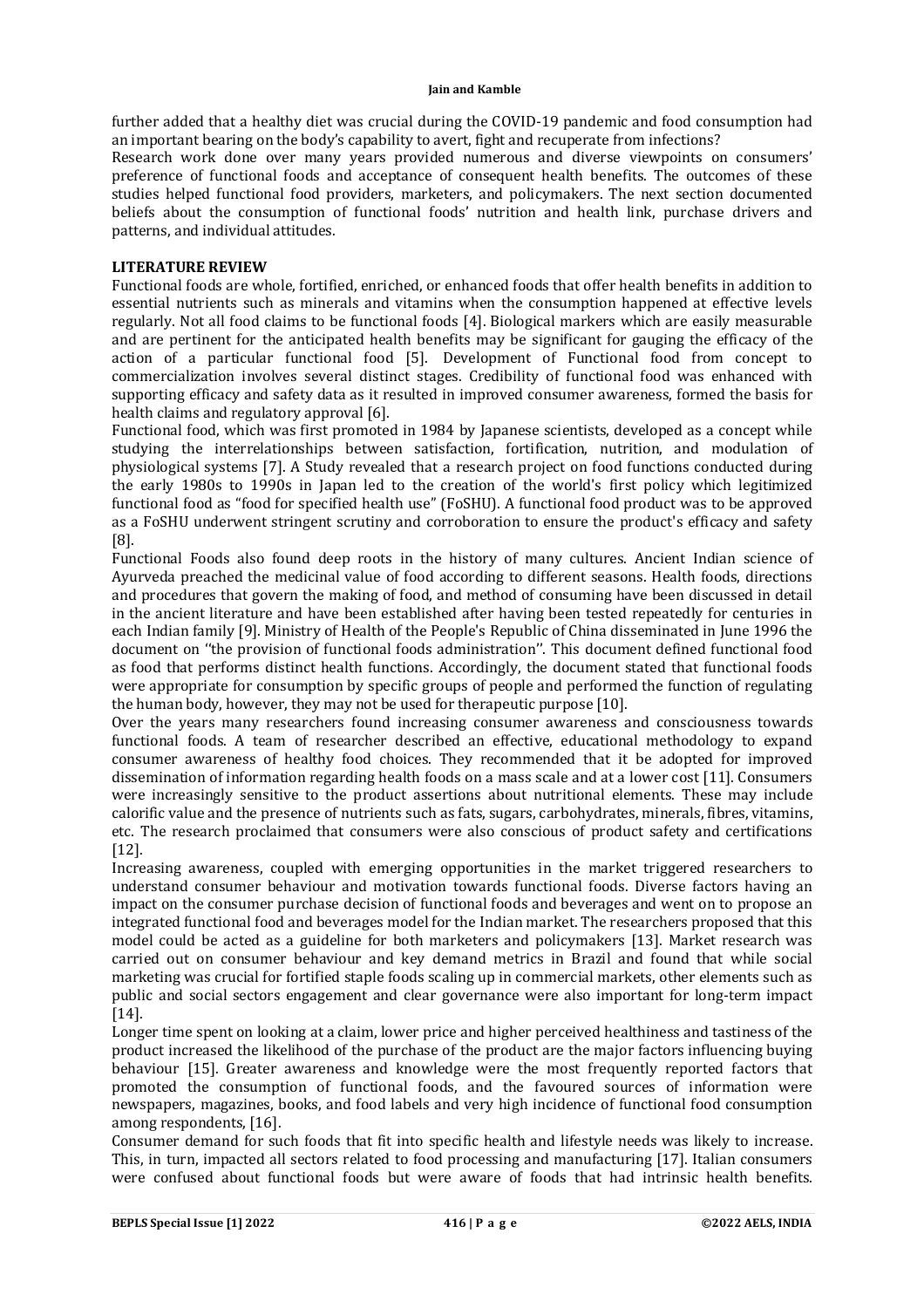Consumption of such foods was directly related to the education of the consumer and the existence of the health condition of a family member [18].

Consumers with diverse attitudes regarding health and hedonic features of foods had different reactions to information about the source of functional food constituent. Providing information about the source of the functional element created undesirable taste expectations and impacted the willingness to purchase [19]. Most important factors in consumer decision making regarding functional foods included earlier consumption experience, the functional nutrients, their quality, and price. As food supplements were complex products it was difficult for the consumers to assess product quality at the point of purchase. The reliability of the information source impacted the customer's decision making [20].

Irish consumers had limited knowledge of functional ingredients and exact health benefits. They consumed because of a perception of positive health benefits [21]. Functional food consumers were categorised into two groups. The first group was health-oriented consumers who were well-informed, and the second group cared less about health discussions surrounding food. Based on the categorization the study recommended different marketing approaches for product promotion [22].

In Hungary was found that the maximum respondents were of the view that it was justified to consume functional foods for the prevention of non-communicable diseases such as digestive problems, high cholesterol level, and a weakened immune system [23]. A study found that 93% of the respondents consumed functional food. The research further reported that increased awareness and knowledge was the most testified factor that promoted the consumption of functional foods [24].

A group of researchers highlighted the necessity to fully evaluated functional foods to ensure that they comply with scientific and regulatory standards. They stated that functional foods are intentioned to meet consumers' needs and lifestyle requirements and self-medication may be one of the reasons for their use [25]. Healthy food consumption was given a preference by respondents with regards to a healthy lifestyle. Foods acted as deterrents, producing a beneficial health effect on people, while the performance-boosting impact of these foods was allied with consumers' trendy and modern concept [26]. Objective and specific knowledge were the most significant elements in the consumer knowledge index which distinguished experts from others. Age, gender, income, and education served as backgrounds for the consumers' knowledge of functional foods. This in turn affected attitudes towards health and wellness which consequently impacted buying behaviour [27].

Consumer attitude towards functional food has a bearing on their willingness to consume. Healthy lifestyle does not have an impact on the attitude towards functional food. Their findings also supported a better comprehension of differentials in healthy lifestyles between men and women and further, how these differentials influenced attitudes toward functional foods [28]. Health consciousness and subjective norm pointedly augment consumers' attitudes towards the purchase of functional yoghurts [29]. Food choice is a composite process, which is influenced by myriad factors. These factors may be in relation to the product, the consumer of the product, and the consumption context [30]. Consumers' knowledge of established food nutrients and their health effects was high as compared to those food nutrients which were recently launched. They also found that there existed a positive relationship between the purchase of functional foods and consumer income and education [31].

## **OBJECTIVES**

- 1. To study COVID-19 spread impact on the consumers' attitudes and perception regarding Functional Food and beverages
- 2. To assess COVID-19 spread impact on the reasons and motivation for buying Functional Food and beverages
- 3. To find out Suitable channels to communicate on Functional Food and beverages based on popular sources of information and purchase decision influencers

# **RESEARCH METHODOLOGY**

**Research Gap:** Researchers attempted to study the spread of Covid-19 and its impact on the buying behaviour and consumption of functional food and beverages. Covid-19 has changed the buyers' perception of consuming foods and beverages. Buyers have shifted towards consuming foods and beverages which has an additional new ingredient or more of existing ingredients such as Minerals, Vitamins, Proteins, Metals, etc. Many researchers from various countries have attempted to find an impact on the buying behaviour and consumption of functional food post-Covid-19. There was a dearth of literature specifically concentrating on the Indian context. This study is specifically built around the Indian context and Indian buyers' behaviour towards functional foods and beverages.

**Research Design:** This research work is descriptive and empirical and is based on secondary and primary data.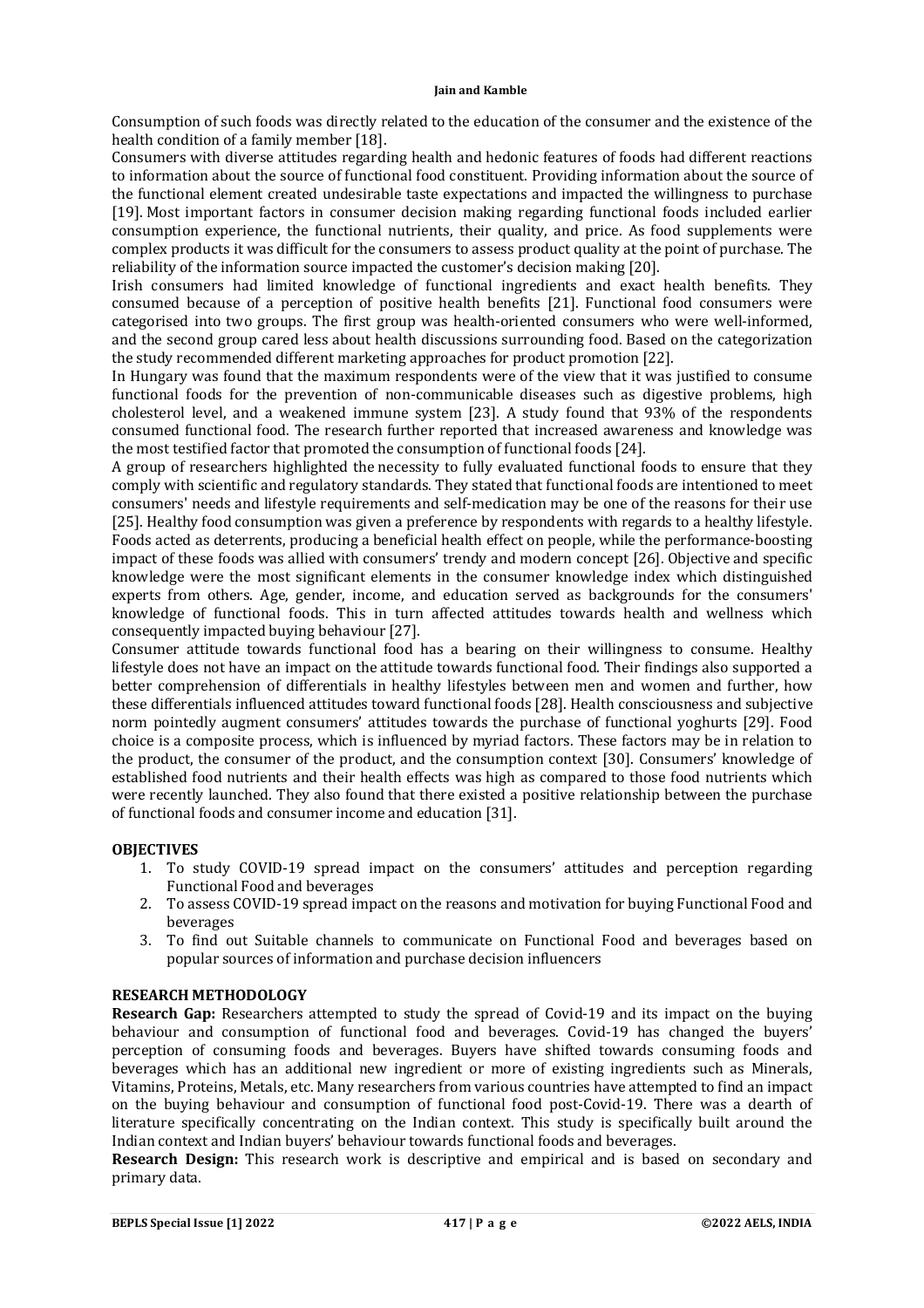**Sampling:** Researchers have selected 203 respondent buying functional foods and beverages across the Nation. Two stage convenient sampling was used to select the sample. The data has been collected through a structured questionnaire containing 15 questions including several sub-questions. A survey questionnaire was used and was filled using personal interaction as well as was sent through email with an invitation to participate in the survey.

**Time Period:** In India, the spread of Covid-19 was severe from March 2020 and the lockdown was implemented followed by this spread. Researchers chose to study buyers' behaviour from January 2021 to June 2021 to capture the actual impact in its entirety and not as a typical reaction to the COVID-19 spread. The intention was to enable an adequate time period to effectively gauge behavioural responses, ensuring sifting of the noise impact from the actual impact.

**Limitations:** This study is limited only to Functional foods and beverages. Buyer sentiments will be affected by the spill-over impact of the Covid-19 spread.

**Data Analysis:** To analyse the primary database and test Hypotheses, Researchers have used statistical tools such as Percentage analysis, t-test, ANOVA and Regression and ANOVA. Percentage analysis was used to figure the inclination of buyers towards the various parameters under the study. T-test and ANOVA were used to figure the difference in the response of buyers. Regression was used to find out the impact of independent variables on the dependent variable and variation in the dependent variable

# **DATA ANALYSIS**

In this research, the data was collected from the male (57%) and female (43%), rural (9%), urban (77%) and semi-urban (14%). In the Likert scale of importance, it is observed that Nutrition (85.50%) and convenience (72.50%) are highly important parameters consider by buyers while purchasing food and beverages followed by cost (50%), taste (62%) and brand name (55.70%). The impact of the Covid 19 spread was observed on the lifestyle of people. Buyers mentioned that they have started consuming high nutritional food (79%), eating more vegetables (78.80%), eating more fruits (76.80%), exercising (76%) and controlled the consuming fat (46.70%) and taking supplements (32.50%). In the category of functional foods, it is found that the purchase of milk and dairy product (54.50%), poultry eggs (62%) and cereals (51%) were positively impacted but bakery product (35%), confectionery (28.60%) and beverages (29.60%) have not shown any growth in the consumption. In a response to the question related to the factors limiting the purchase of functional foods the result was noted as fear of the side effect (56.60%) was the prime reason behind not buying the functional food and on the other side, functional foods were found non-expensive (73.40%), good at taste (73%) and sufficiently available (72.40%). The high preference as a guide for purchasing nutritionally enriched food was given to friends and family (69.50%), health professionals (63%) and food labels (59%). Health association, product promotion and local stores were considered moderately (45%), dietician (35.50%) was least preferred by the respondents. medical doctors (71%), nutritional consultant (65.50%) and research institutes (62.60%) were considered as a highly authentic source of endorsement and consumer association (35%) and food retailers (26%) were considered as the less authentic source of endorsement.

## **HYPOTHESES**

- Ha1: There is a significant difference exist between the Male and Female for giving importance to various factors under the study.
- Ha2: There is a significant difference exist in the age of respondents for giving importance to various factors under the study.
- Ha3: There is a significant difference exist in the occupation of respondents for giving importance to various factors under the study.
- Ha4: There is a relationship between the geographical region and the spread of Covid-19.
- Ha5: Purchase of Functional food is dependent on individuals wish to stay healthy, to stay attractive, to retard aging, to avoid medical treatment, number of children in family, taste, Interest/curiosity, recommendations from others and being oneself Good

## **TESTING OF HYPOTHESES AND RESULTS**

To test Ha1, a t-test was conducted to find is there any significant difference exist between the male and female for giving importance to various factors under the study (Table 1). The t value and significance (p) value were calculated. Cost (t = 214, p=.831), taste (t = -944, p=.346), convenience (t = -1.710, p=.089), nutrition (t = -2.233, p=.027), brand (t = -1.867, p=.063). It is found that the difference exists only for nutrition wherein the mean values were noted for male  $= 4.18$  and female  $= 4.43$  and the p-value was observed as .027.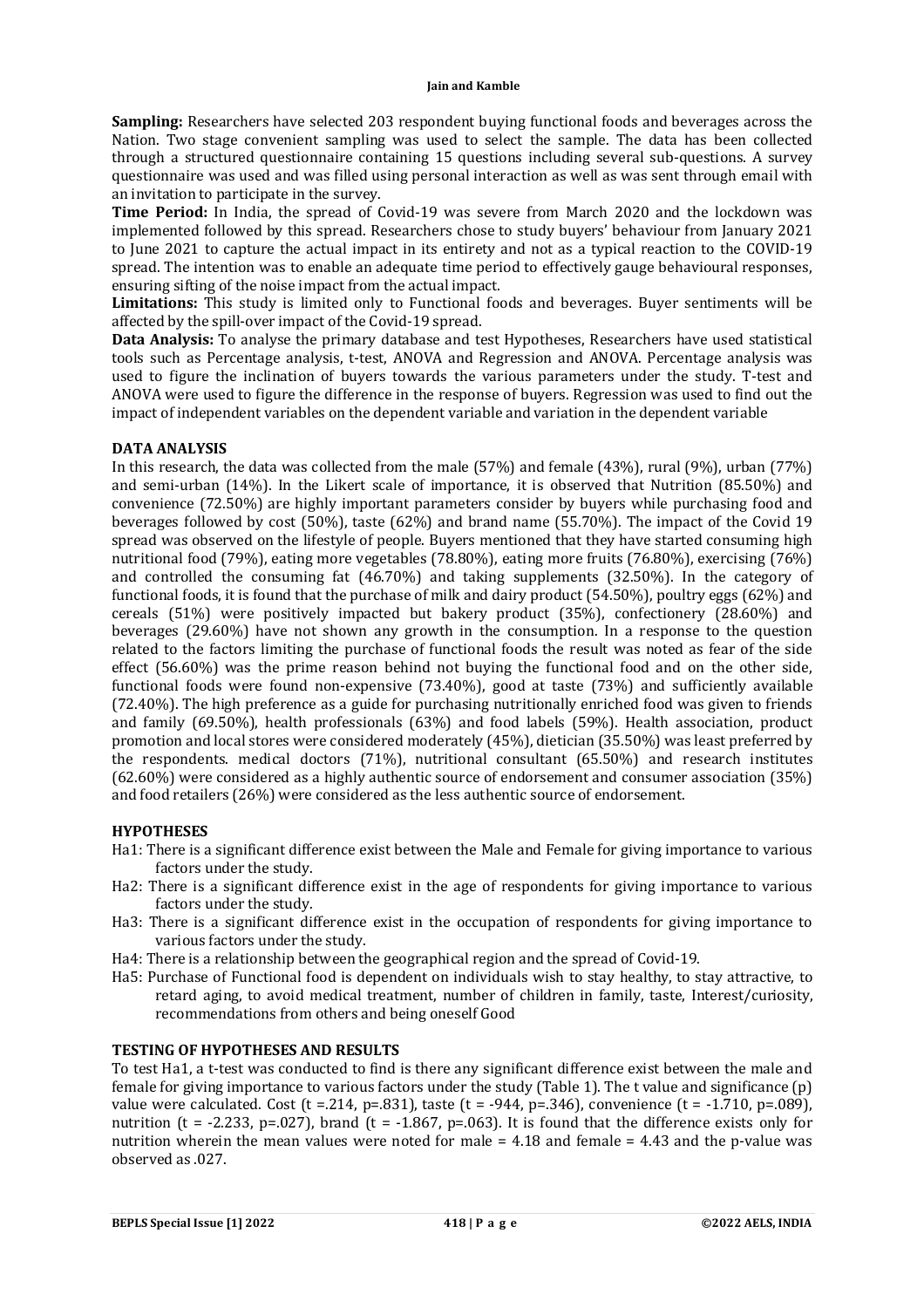|              |                                | Levene's Test<br>for Equality of<br>Variances |      |          |         |                |                 | . .<br>t-test for Equality of Means |                                                 |          |
|--------------|--------------------------------|-----------------------------------------------|------|----------|---------|----------------|-----------------|-------------------------------------|-------------------------------------------------|----------|
|              |                                |                                               |      |          |         | Sig.<br>$(2 -$ | Mean<br>Differe | Std. Error                          | 95% Confidence<br>Interval of the<br>Difference |          |
|              |                                | F                                             | Sig. | t        | df      | tailed)        | nce             | Difference                          | Lower                                           | Upper    |
| Cost         | Equal variances<br>assumed     | .030                                          | .863 | .214     | 201     | .831           | .024            | .114                                | $-.201$                                         | .250     |
|              | Equal variances<br>not assumed |                                               |      | .214     | 188.216 | .831           | .024            | .114                                | $-.201$                                         | .249     |
| Taste        | Equal variances<br>assumed     | 1.590                                         | .209 | $-944$   | 201     | .346           | $-.104$         | .111                                | $-323$                                          | .114     |
|              | Equal variances<br>not assumed |                                               |      | $-952$   | 193.134 | .342           | $-104$          | .110                                | $-321$                                          | .112     |
| Convenience  | Equal variances<br>assumed     | 6.428                                         | .012 | $-1.666$ | 201     | .097           | $-189$          | .114                                | $-413$                                          | .035     |
|              | Equal variances<br>not assumed |                                               |      | $-1.710$ | 199.878 | .089           | $-189$          | .111                                | $-407$                                          | .029     |
| Nutrition    | Equal variances<br>assumed     | 1.417                                         | .235 | $-2.233$ | 201     | .027           | $-249$          | .112                                | $-469$                                          | $-0.029$ |
|              | Equal variances<br>not assumed |                                               |      | $-2.276$ | 197.734 | .024           | $-249$          | .110                                | $-465$                                          | $-0.33$  |
| <b>Brand</b> | Equal variances<br>assumed     | .650                                          | .421 | $-1.867$ | 201     | .063           | $-210$          | .113                                | $-432$                                          | .012     |
|              | Equal variances<br>not assumed |                                               |      | $-1.875$ | 190.361 | .062           | $-.210$         | .112                                | $-431$                                          | .011     |

Table 1 - Independent Samples Test between Gender and Importance given to factors

ANOVA test was conducted to test H02 (Table 2), is there any significant difference exist in the age of respondents for giving importance to various factors under the study. The F value and significance (p) value were calculated. Cost (F = 816, p=.444), taste (F = .169, p=.844), convenience (F = 1.750., p=.176), nutrition (F = 6.180, p=.002), brand (F = .722, p= .487). It is found that the difference exists only for nutrition  $(p=002)$ .

|              |                | Sum of Squares | df             | Mean Square | F     | Sig. |
|--------------|----------------|----------------|----------------|-------------|-------|------|
| Cost         | Between Groups | 1.058          | $\mathcal{L}$  | .529        | .816  | .444 |
|              | Within Groups  | 129.691        | 200            | .648        |       |      |
|              | Total          | 130.749        | 202            |             |       |      |
| Taste        | Between Groups | .209           | $\overline{2}$ | .104        | .169  | .844 |
|              | Within Groups  | 123.102        | 200            | .616        |       |      |
|              | Total          | 123.310        | 202            |             |       |      |
| Convenience  | Between Groups | 2.253          | $\overline{2}$ | 1.127       | 1.750 | .176 |
|              | Within Groups  | 128.742        | 200            | .644        |       |      |
|              | Total          | 130.995        | 202            |             |       |      |
| Nutrition    | Between Groups | 7.441          | $\overline{2}$ | 3.721       | 6.180 | .002 |
|              | Within Groups  | 120.411        | 200            | .602        |       |      |
|              | Total          | 127.852        | 202            |             |       |      |
| <b>Brand</b> | Between Groups | .926           | $\overline{2}$ | .463        | .722  | .487 |
|              | Within Groups  | 128.295        | 200            | .641        |       |      |
|              | Total          | 129.222        | 202            |             |       |      |

Table 2. ANOVA between Age and Importance given to factors

To test H03 - is there any significant difference exist in the occupation of respondents for giving importance to various factors under the study- ANOVA test was conducted (Table 3). The F value and significance (p) value were calculated. consuming less fat (F = .544, p=.653), eating more vegetables (F = .617, p=.605), eating more fruit (F = .272., p=.845), exercise (F = .914, p=.435), increase in consumption of nutritionally enriched food (F = 3.900, p= .010), taking food supplement (F = 1.604, p= .190). It is found that housewives are more prone to nutritionally enriched food  $(M=3.60)$  compared to self-employed people (M=2.82). It is found that the difference exists only for an increase in the consumption of nutritionally enriched food (p=.010).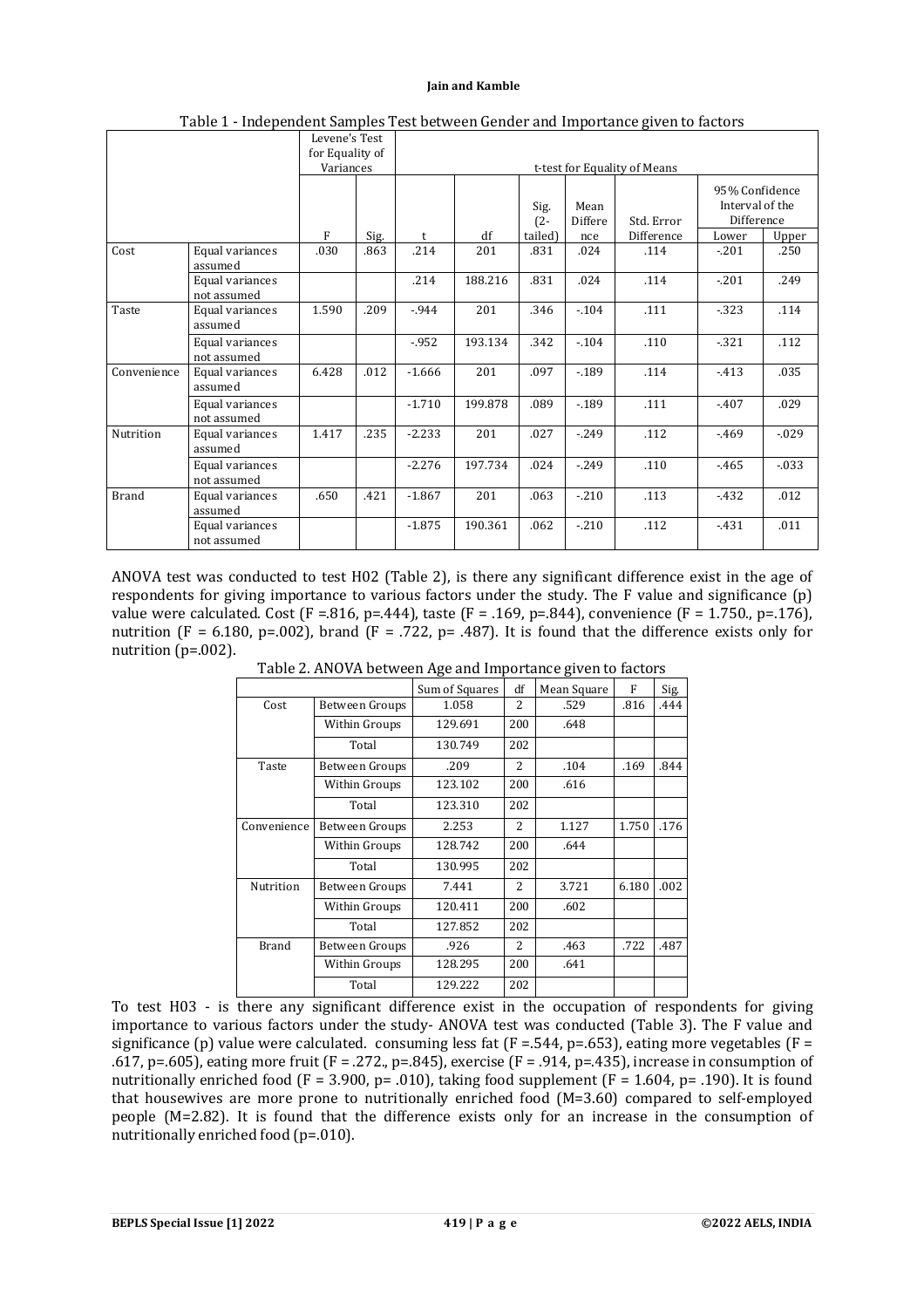|              |                       | Sum of  |     |             |       |      |
|--------------|-----------------------|---------|-----|-------------|-------|------|
|              |                       | Squares | df  | Mean Square | F     | Sig. |
| Cost         | <b>Between Groups</b> | .580    | 3   | .193        | .296  | .828 |
|              | Within Groups         | 130.168 | 199 | .654        |       |      |
|              | Total                 | 130.749 | 202 |             |       |      |
| Taste        | <b>Between Groups</b> | .412    | 3   | .137        | .222  | .881 |
|              | Within Groups         | 122.899 | 199 | .618        |       |      |
|              | Total                 | 123.310 | 202 |             |       |      |
| Convenience  | <b>Between Groups</b> | 5.938   | 3   | 1.979       | 3.149 | .026 |
|              | Within Groups         | 125.058 | 199 | .628        |       |      |
|              | Total                 | 130.995 | 202 |             |       |      |
| Nutrition    | <b>Between Groups</b> | 11.935  | 3   | 3.978       | 6.830 | .000 |
|              | Within Groups         | 115.918 | 199 | .583        |       |      |
|              | Total                 | 127.852 | 202 |             |       |      |
| <b>Brand</b> | Between Groups        | .908    | 3   | .303        | .469  | .704 |
|              | Within Groups         | 128.314 | 199 | .645        |       |      |
|              | Total                 | 129.222 | 202 |             |       |      |

Table 3. ANOVA between Occupation and Importance given to factors

Researchers were interested to know is there is any relationship exist between the geographical region and the spread of Covid-19. To test the H04 Pearson chi-square test (Table 4) was conducted. Pearson chi-square  $(X^2)$  was noted 10.817 with a degree of freedom of 8 the significance (p) value was observed as .212 which was non-significant hence the null hypothesis (H04) is accepted at it is concluded that the spread of Covid-19 and its severity is irrespective of geographical region.

| Table 4. Chi-Square Tests Between Severity of Covid-19 and Geographical Region |  |  |
|--------------------------------------------------------------------------------|--|--|
|                                                                                |  |  |

|                                 | Value   | df | Asymp. Sig. (2-sided) |
|---------------------------------|---------|----|-----------------------|
| Pearson Chi-Square              | 10.817a |    | .212                  |
| Likelihood Ratio                | 12.413  |    | .134                  |
| Linear-by-Linear<br>Association | .075    |    | .784                  |
| No of Valid Cases               | 203     |    |                       |

Regression analysis was conducted to find out the impact of various factors under the study on the purchase decision of functional food (H05). As shown in table 5, value of R-Square is 0.558 and value of adjusted R-Square is 0.537 (F = 27.056, p = .000 < 0.05), which indicated a good degree of correlation. The R-Square value indicates how much of the total variation in the dependent variable, Overall Purchase can be explained by the independent variables. The result showed that 55.80% can be explained, which is a good variation. This indicated that the regression model predicted the dependent variable significantly. Further,  $p = 0.001$  is less than 0.05 and indicated that, overall, the regression model statistically significantly predicts the outcome variable (i.e., it is a good fit for the data).

|  |  | Table 5. Regression Model Summary |  |
|--|--|-----------------------------------|--|
|--|--|-----------------------------------|--|

| Model |        | <b>R</b> Square | <b>Adjusted R</b><br><b>Square</b> | Std. The error<br>of the Estimate |
|-------|--------|-----------------|------------------------------------|-----------------------------------|
|       | 747а г | .558            | ピウワ                                |                                   |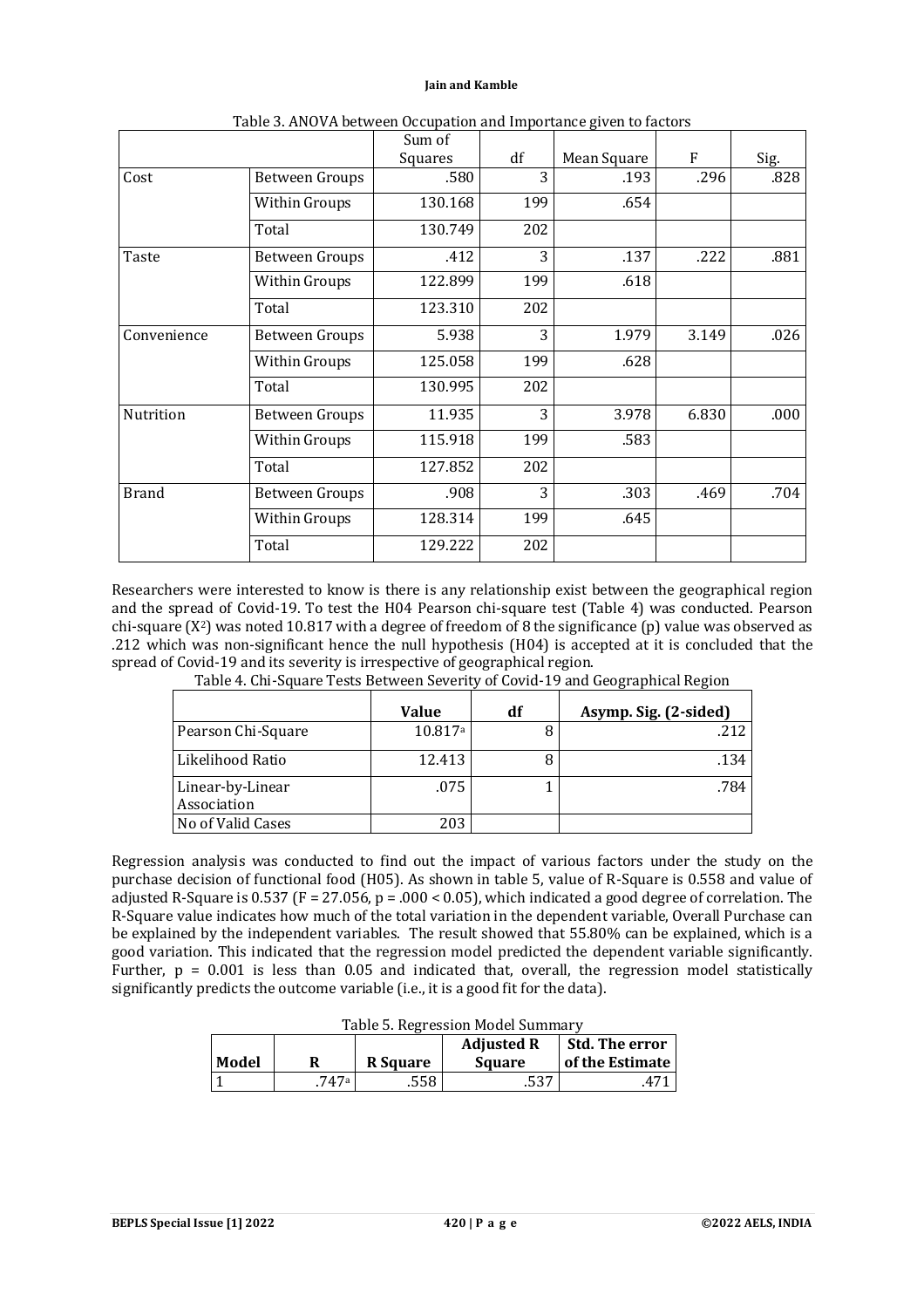|       | <b>Coefficients</b>                        |                                       |                   |                                     |          |      |  |  |
|-------|--------------------------------------------|---------------------------------------|-------------------|-------------------------------------|----------|------|--|--|
|       |                                            | <b>Unstandardized</b><br>Coefficients |                   | <b>Standardized</b><br>Coefficients |          |      |  |  |
| Model |                                            | B                                     | <b>Std. Error</b> | <b>Beta</b>                         |          | Sig. |  |  |
| 1     | (Constant)                                 | $-997$                                | .398              |                                     | $-2.504$ | .013 |  |  |
|       | To stay healthy                            | .273                                  | .065              | .251                                | 4.186    | .000 |  |  |
|       | To stay attractive                         | .123                                  | .047              | .137                                | 2.618    | .010 |  |  |
|       | To retard aging                            | .095                                  | .063              | .080                                | 1.504    | .134 |  |  |
|       | For child/s                                | .039                                  | .047              | .045                                | .836     | .404 |  |  |
|       | To avoid medical treatment                 | .149                                  | .049              | .164                                | 3.030    | .003 |  |  |
|       | For good taste                             | .208                                  | .058              | .186                                | 3.615    | .000 |  |  |
|       | Interest/curiosity                         | .041                                  | .059              | .038                                | .704     | .482 |  |  |
|       | Recommendation                             | .097                                  | .051              | .097                                | 1.922    | .056 |  |  |
|       | For oneself Good                           | .290                                  | .058              | .304                                | 5.019    | .000 |  |  |
|       | Note. Dependent Variable: Overall Purchase |                                       |                   |                                     |          |      |  |  |

Table 6. Regression Coefficients

As can be inferred from the table 6, coefficient analysis showed that Staying healthy ( $t = 4.186$ ,  $P = .000 <$ 0.05), staying attractive (t = 2.618, P = .010 < 0.05), avoiding medical future treatment (t = 3.030, P = .003  $\leq 0.05$ ), for good taste (t = 3.615, P = .000  $\leq 0.05$ ), for oneself good (t = 5.019, P = .000  $\leq 0.05$ ) have showed the significant relationship with the purchase decision and hence the null hypothesis (H05) partially rejected. On the other side retard aging (t = 1.504, P = .134 > 0.05), for child/d (t = .836, P = .404  $> 0.05$ ), interest/curiosity (t = .704, P = .482 > 0.05), recommendation (t = 1.922, P = .056 > 0.05) have showed non-significant relationship with the purchase decision and hence the Null hypothesis (H05) is partially accepted.

# **FINDINGS AND RECOMMENDATIONS**

- 1. It is observed that nutrition and convenience are highly important parameters considered by buyers while purchasing food and beverages followed by cost, taste, and brand name.
- 2. In the consumption and lifestyle pattern, it was observed that buyers have started consuming high nutritional food, eating more vegetables and fruits, exercising more, controlling the consumption of fast foods, and taking supplements.
- 3. In the Purchase pattern it was found that the purchase of milk and dairy product, poultry eggs and cereals were positively impacted but bakery product, confectionery and beverages have not shown any consumption growth. It was also noted that fear of the side effect was the prime reason behind not buying the functional food and on the other side, functional foods were found non-expensive, good at the taste and sufficiently available.
- 4. Buyers preferred friends and family, health professionals, food labels as a guide for purchasing nutritionally enriched food and medical doctors, nutritional consultant and research institutes were considered as the highly authentic source of endorsement.
- 5. Nutrition was the major factor that showed the difference in gender and age. Females gave more importance to nutrition compared to male and people below the age of 18 were different than the people in the age group of 25 to 40. Housewives are more prone to nutritionally enriched food compared to self-employed people.
- 6. The regression model predicted the dependent variable significantly. Staying healthy, staying attractive, avoiding medical future treatment, good taste, oneself good were the factors that influenced the purchase of functional foods and beverages and it also found that spread of Covid-19 and its severity is irrespective of geographical region.
- 7. As the nutrition is the most influencing factor on buyers' behaviour it is recommended that the functional food and beverages marketers should concentrate on adding the valuable nutrition to the products and promoting the same on it.

## **SCOPE FOR FUTURE RESEARCH**

The spread of Covid 19 has impacted on every facet of life. Every individual, organisation, and society in large has been forced to change the way they were living their life. Researchers have tried to study the impact of the spread of covid 19 on the consumption of functional food and beverages and various factors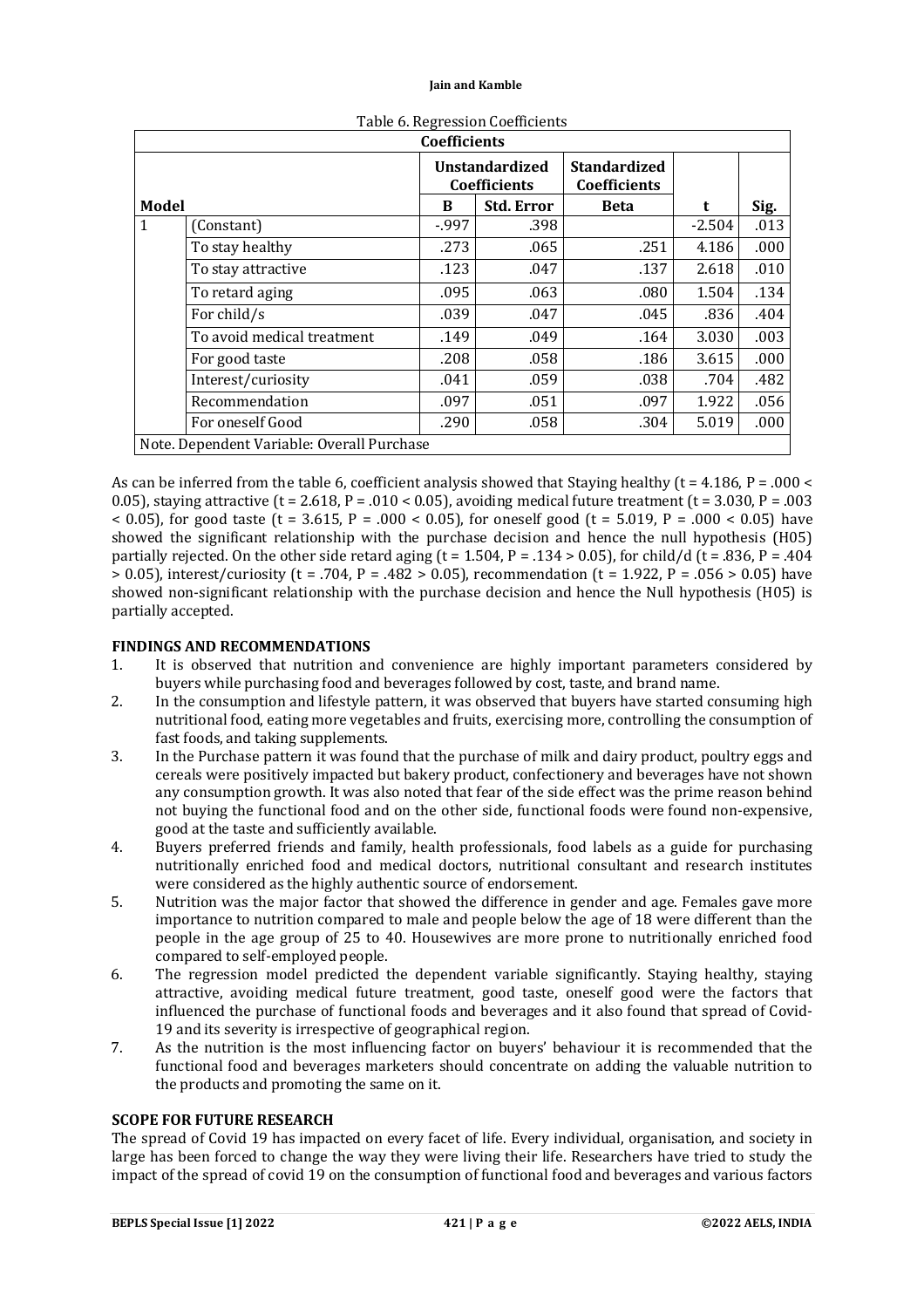influencing on the buyers' behaviour. Further, this study can be carried out on consumption of regular food and beverages. The instruments are tested and can be used as it is with some minor modification as per the requirement of the study.

## **CONCLUSION**

This study was directed towards studying the impact of the spread of Covid 19 on the consumption of functional food and beverages and various factors influencing the consumption. Researchers had selected 203 respondents and collected the data through a structured instrument developed by using the Likert scale. The data was analysed through descriptive and inferential statistics. The results showed that nutrition and convenience are highly important parameters considered by buyers while purchasing food and beverages, buyers have started consuming high nutritional food, eating more vegetables and fruits, exercising more, purchase of milk and dairy product, poultry eggs and cereals were positively impacted but bakery product, fear of the side effect was the prime reason behind not buying the functional food, friends and family, health professionals, food labels were preferred as the guide for purchasing nutritionally enriched food, nutrition is the most influencing factor on buyers' behaviour.

## **CONFLICT OF INTEREST**

The authors declare that they have no conflict of interest

## **REFERENCES**

- 1. Holder M, D (2019). The Contribution of Food Consumption to Well-Being. Ann Nutr Metab 2019;74 (suppl 2): 44-52. <https://doi.org/10.1159/000499147>
- 2. Eftimov T., Popovski G., Petković M., Seljak B.K., Kocev D. COVID-19 pandemic changes the food consumption patterns. Trends in Food Science & Technology. Volume 104, 2020, Pages 268-272, ISSN 0924-2244. <https://doi.org/10.1016/j.tifs.2020.08.017>
- 3. #HealthyAtHome: Healthy Diet (2020). World Health Organization (WHO). Extracted from <https://www.who.int/campaigns/connecting-the-world-to-combatcoronavirus/> healthyathome/healthyathome---healthy-diet
- 4. Clare M. H. (2002). Functional Foods: Benefits, Concerns and Challenges. A Position Paper from the American Council on Science and Health The Journal of Nutrition, Volume 132, Issue 12, December 2002, Pages 3772– 3781.<https://doi.org/10.1093/jn/132.12.3772>
- 5. Walter P., (2007). History and importance of functional foods. Ther Umsch. 64 (3):131-4. German. PMID: 17323283.<https://doi.org/10.1024/0040-5930.64.3.131>
- 6. Jones, Peter, Jew and Stephanie (2007). Functional food development: concept to reality. Trends in Food Science & Technology. doi: 10.1016/j.tifs.2007.03.008
- 7. Roberfroid M. (2000). A European consensus of scientific concepts of functional foods. Nutrition, Burbank, Los Angeles County, Calif. doi: 10.1016/S0899-9007(00)00329-4
- 8. Shimizu M. (2014). History and Current Status of Functional Food Regulations in Japan. Nutraceutical and Functional Food Regulations in the United States and Around the World: Second Edition, 257-263. doi: 10.1016/B978-0-12-405870-5.00015-3
- 9. Priyadarshini S. (2019). Concept of nutraceuticals and functional foods in Ayurveda. Conference: International Symposium on "Recent Trends In Processing & Safety of Speciality And Operational Foods" extracted from [https://www.researchgate.net/publication/333786107\\_Concept\\_of\\_nutraceuticals\\_and\\_functional\\_foods\\_in\\_Ayu](https://www.researchgate.net/publication/333786107_Concept_of_nutraceuticals_and_functional_foods_in_Ayu) rveda
- 10. Yao, Chunyan, Hao, Ruiwen, Pan, Shengli, Wang and Yin, (2012). Functional Foods Based on Traditional Chinese Medicine. doi: 10.5772/27643
- 11. Losasso C., Cibin V., Cappa V., Roccato A., Vanzo A., Andrighetto I. and, Ricci A. (2012). Food safety and nutrition: Improving consumer behaviour. Food Control, Volume 26, Issue 2, 2012, Pages 252-258, ISSN 0956-7135. <https://doi.org/10.1016/j.foodcont.2012.01.038.>
- 12. Martinovski S. (2016). Nutrition business models of consumer behaviour when purchasing self-explanatory food products. 16, 53-58. Extracted from <https://www.researchgate.net/publication> /313401766\_Nutrition \_business\_models\_of\_consumer\_behaviour\_when\_purchasing\_self-explanatory\_food\_products
- 13. Sheikh S., Bijuna M. (2017). Consumer behaviour in fortified food choice decisions in India. Nutrition & Food Science, 47, 229-239. doi: 10.1108/NFS-05-2016-0065
- 14. Milani P., Carnahan E., Kapoor S., Ellison C., Manus C., Spohrer R., Berg G., Wolfson and Katharine J. (2017). Social Marketing of a Fortified Staple Food at Scale: Generating Demand for Fortified Rice in Brazil. Journal of Food Products Marketing, 23:8, 955-978. doi: 10.1080/10454446.2016.1266546
- 15. Steinhauser J., Janssen M., and Hamm, U. (2019). Who Buys Products with Nutrition and Health Claims? A Purchase Simulation with Eye Tracking on the Influence of Consumers' Nutrition Knowledge and Health Motivation. Nutrients, 11(9), 2199. <https://doi.org/10.3390/nu11092199>
- 16. Vella, M.N., Stratton, L.M., Sheeshka, J., Duncan, A.M., (2014), Functional food awareness and perceptions in relation to information sources in older adults. Nutr J **13,** 44 (2014).<https://doi.org/10.1186/1475-2891-13-44>